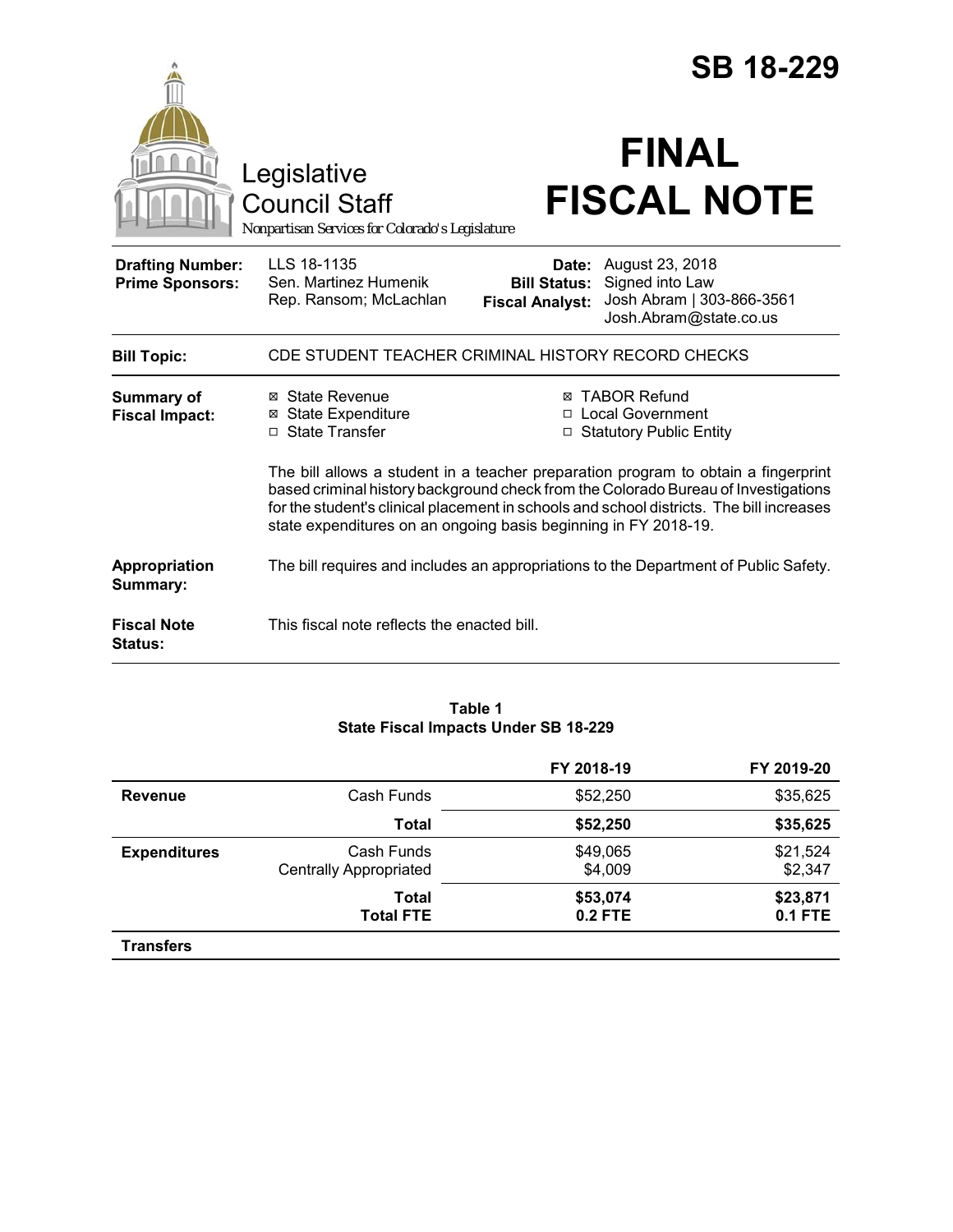August 23, 2018

### **Summary of Legislation**

The bill allows a student in an educator preparation program to request that the Colorado Bureau of Investigations (CBI) in the Department of Public Safety (DPS) process a fingerprint-based criminal history record check for the student when the student seeks field experiences in a public school, e.g., student teaching or other clinical experiences. Upon completion of the criminal history record check, the CBI must forward the results to the Colorado Department of Education (CDE). When the results of a fingerprint-based criminal history record check reveals a record of arrest without identifying the final disposition of the case, the CDE is required to conduct an additional a name-based criminal history record check of that student. Both the CBI and the CDE may charge a fee for criminal history record checks.

The student may authorize the CDE to release the results of the record check to school districts or charter schools. For up to three years following the initial check, a student may request that CDE release the background check to additional schools or districts. The fingerprints may also be used by the student to satisfy thefingerprint submission requirement for a professional teacher license.

### **Background and Assumptions**

In FY 2017-18, there were approximately 2,400 students that graduated from a Colorado-based teacher preparation program. It is estimated that in any year, approximately 1,200 students participate in clinical experience requiring placement in a public school. Since the bill's effective date allows for 11 months of implementation in FY 2018-19, it is further assumed that approximately 1,100 students will require a background check during that year and 750 students will require checks in FY 2019-20. Since the bill allows for a single check to accompany the student through three additional years of clinical placement, this fiscal note assumes that the first year impact is higher than subsequent years.

The Enforcement Unit within the Office of Educator Talent at CDE is the repository for educator criminal records and for conducting background checks on licensed educators. When an applicant applies for a field experience background check, the student submits a fingerprint card to the CDE, who then pass the card to the CBI to determine if a criminal history exists. CBI forwards the fingerprints to the Federal Bureau of Investigations who check for national criminal history information. The results of background checks are submitted to the Enforcement Unit at CDE and processed by 1.0 FTE Background Specialist.

# **State Revenue**

The bill increases state cash fund revenue in the CDE from fees by \$52,250 in FY 2018-19, and by \$35,625 in FY 2019-20.

**Fingerprint-based background checks** . This bill increases state cash fund revenue from fingerprint-based criminal history background checks in the DPS. Fee revenue increases by \$43,450 in FY 2018-19 and \$29,625 in FY 2019-20. This level of new background checks also increases state FTE by 0.2 in FY 2018-19 and 0.1 FTE in FY 2019-20.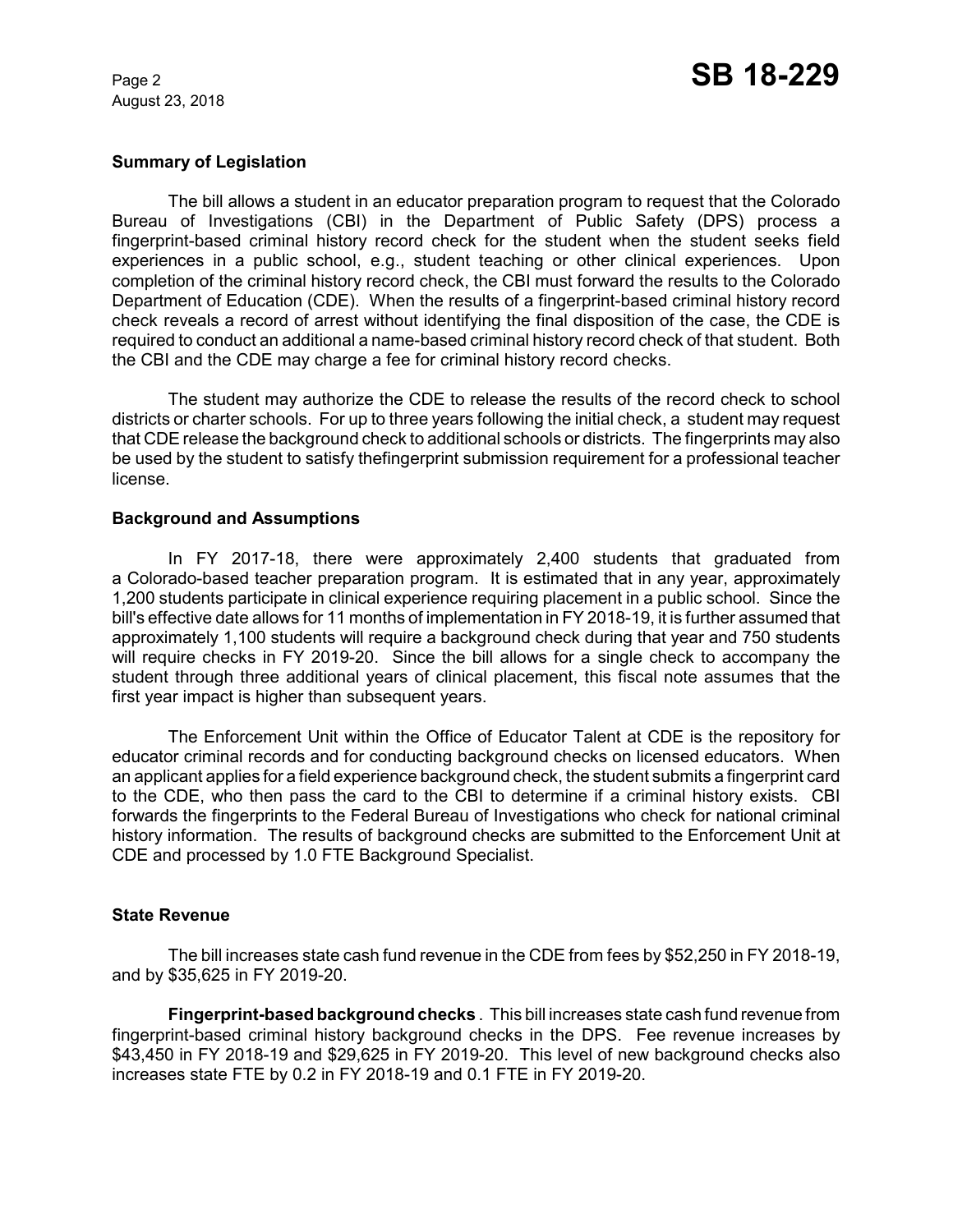August 23, 2018

The current fee for background checks is \$39.50, which includes \$10 for a Federal Bureau of Investigation fingerprint-based check, which is passed on to that federal agency. The federal portion of this fee is excluded from the state TABOR limit.

**Process surcharge.** Based on additional state expenditures at the CDE in FY 2018-19, each background check processed for students will likely include a surcharge of \$8.00, charged to students in both FY 2018-19 and FY 2019-20, to offset the department's cost to update information systems. See State Expenditures section for more information. The CDE will also have a fee pass through when it conducts a name-based criminal history background check. These background checks are performed either by a private vendor or the CBI. Fees for a name-based check are estimated at \$20 each, collected by the CDE and passed along to the appropriate vendor.

**Fee impact on students**. Colorado law requires legislative service agency review of measures which create or increase any fee collected by a state agency. The table below identifies the fee impact of this bill.

| <b>Fiscal Year</b> | <b>Type of Fee</b>                    | <b>Proposed</b><br>Fee | <b>Number</b><br><b>Affected</b> | <b>Total Fee</b><br>Impact |
|--------------------|---------------------------------------|------------------------|----------------------------------|----------------------------|
| FY 2018-19         | CDE Criminal history background check | \$39.50                | 1,100                            | \$43,450                   |
|                    | CDE IT surcharge                      | \$8.00                 | 1.100                            | \$8,800                    |
|                    |                                       |                        | <b>FY 2018-19 Total</b>          | \$52,250                   |
| FY 2019-20         | CDE Criminal history background check | \$39.50                | 750                              | \$29,625                   |
|                    | CDE IT surcharge                      | \$8.00                 | 750                              | \$6,000                    |
|                    |                                       |                        | <b>FY 2019-20 Total</b>          | \$35,625                   |

### **Table 2 Fee Impact on Teacher Preparation Students**

### **State Expenditures**

The bill increases state expenditures by \$53,074 and 0.2 FTE in FY 2018-19, and by \$23,871 and 0.1 FTE in FY 2019-20. New state expenditures are displayed in Table 3 and described below.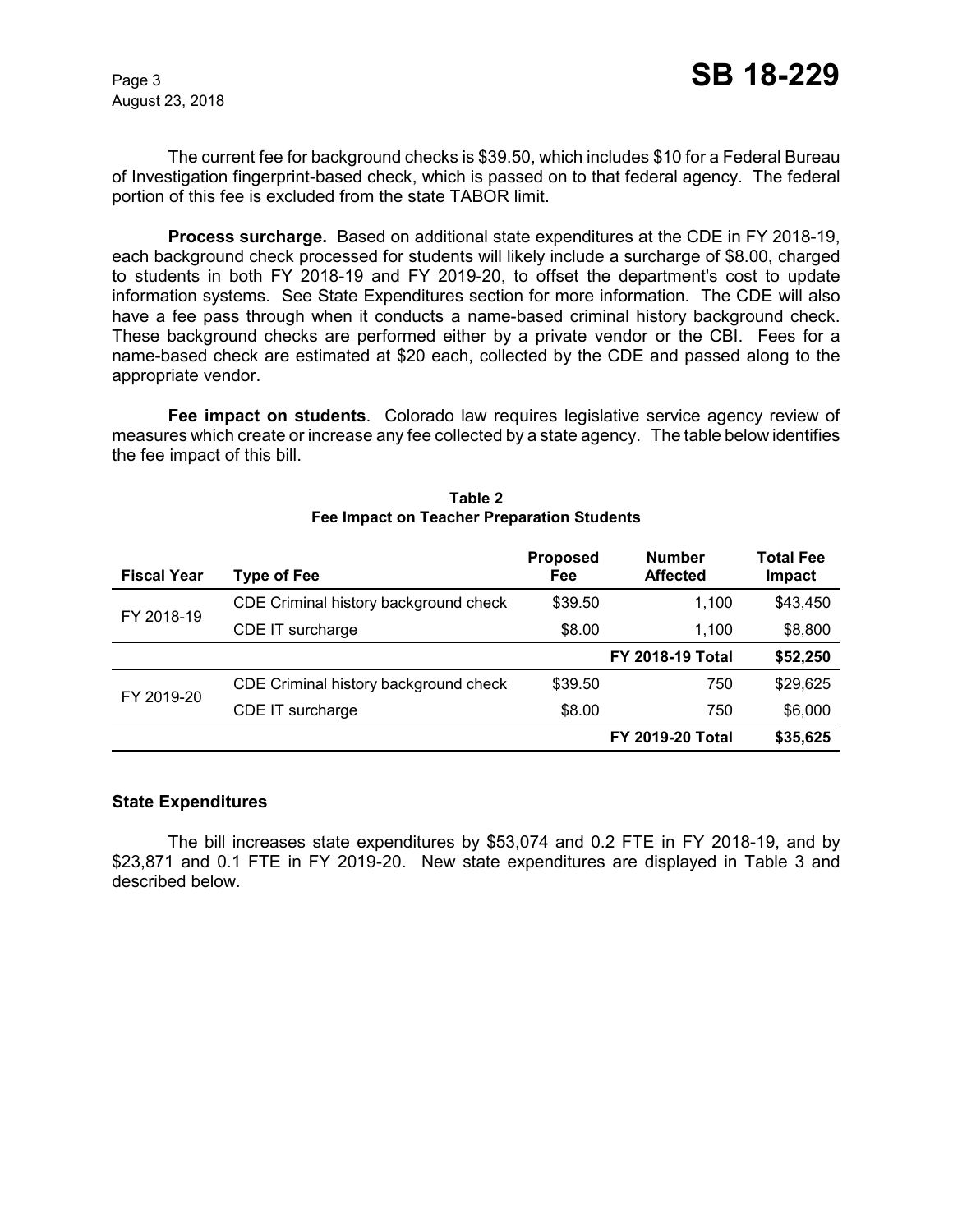**Table 3 Expenditures Under SB 18-229**

| <b>Cost Components</b>                               | FY 2018-19     | FY 2019-20 |
|------------------------------------------------------|----------------|------------|
| <b>Department of Public Safety</b>                   |                |            |
| <b>Personal Services</b>                             | \$11,044       | \$7,191    |
| FBI Pass through                                     | \$11,000       | \$7,500    |
| Training, document digitization, equipment & postage | \$12,021       | \$6,833    |
| Centrally Appropriated Costs*                        | \$4,009        | \$2,347    |
| FTE - Personal Services                              | 0.2 FTE        | $0.1$ FTE  |
| <b>DPS (Subtotal)</b>                                | \$38,074       | \$23,871   |
| <b>Colorado Department of Education</b>              |                |            |
| <b>Computer System Changes</b>                       | \$15,000       |            |
| <b>CDE (Subtotal)</b>                                | \$15,000       |            |
| Total                                                | \$53,074       | \$23,871   |
| <b>Total FTE</b>                                     | <b>0.2 FTE</b> | 0.1 FTE    |

 *\* Centrally appropriated costs are not included in the bill's appropriation.*

**Department of Public Safety.** This bill increases overall expenditures from the CBI Identification Unit Cash Fund in DPS by \$38,074 and 0.2 FTE in FY 2018-19 and by \$23,871 and 0.1 FTE in FY 2018-19.

*Personal services.* Beginning in FY 2018-19, DPS will require 0.1 FTE Fingerprint Examiner and 0.1 FTE Data Specialist to process the 1,100 anticipated fingerprint background applications from pre-service educators. A Fingerprint Examiner can process 8,250 requests per year, and a Data Specialist 16,500. These employees will undertake a one-time training session that costs \$1,000 per person.

*Federal Bureau of Investigation Pass-through*. The DPS passes \$10 of every application on to the federal government. With 1,100 applications in FY 2018-19, this equates to \$11,000; with 750 applications in FY 2019-20, this equates to \$7,500.

*Other costs.* The following costs are associated with each background check application: \$6.10 dedicated to equipment maintenance; \$1.55 for print digitization; \$0.88 to access the Colorado Crime Information Center for information pertinent to the background check; and \$0.58 printing and postage costs.

**Colorado Department of Education.** The ability to post student records to educator preparation programs at institutions of higher education will require a change to the department's current eLicensing system. The system vendor will need to write custom code to allow for identification of educator preparation programs, and to track the student for up to three years. The custom code will cost \$15,000 in FY 2018-19 only.